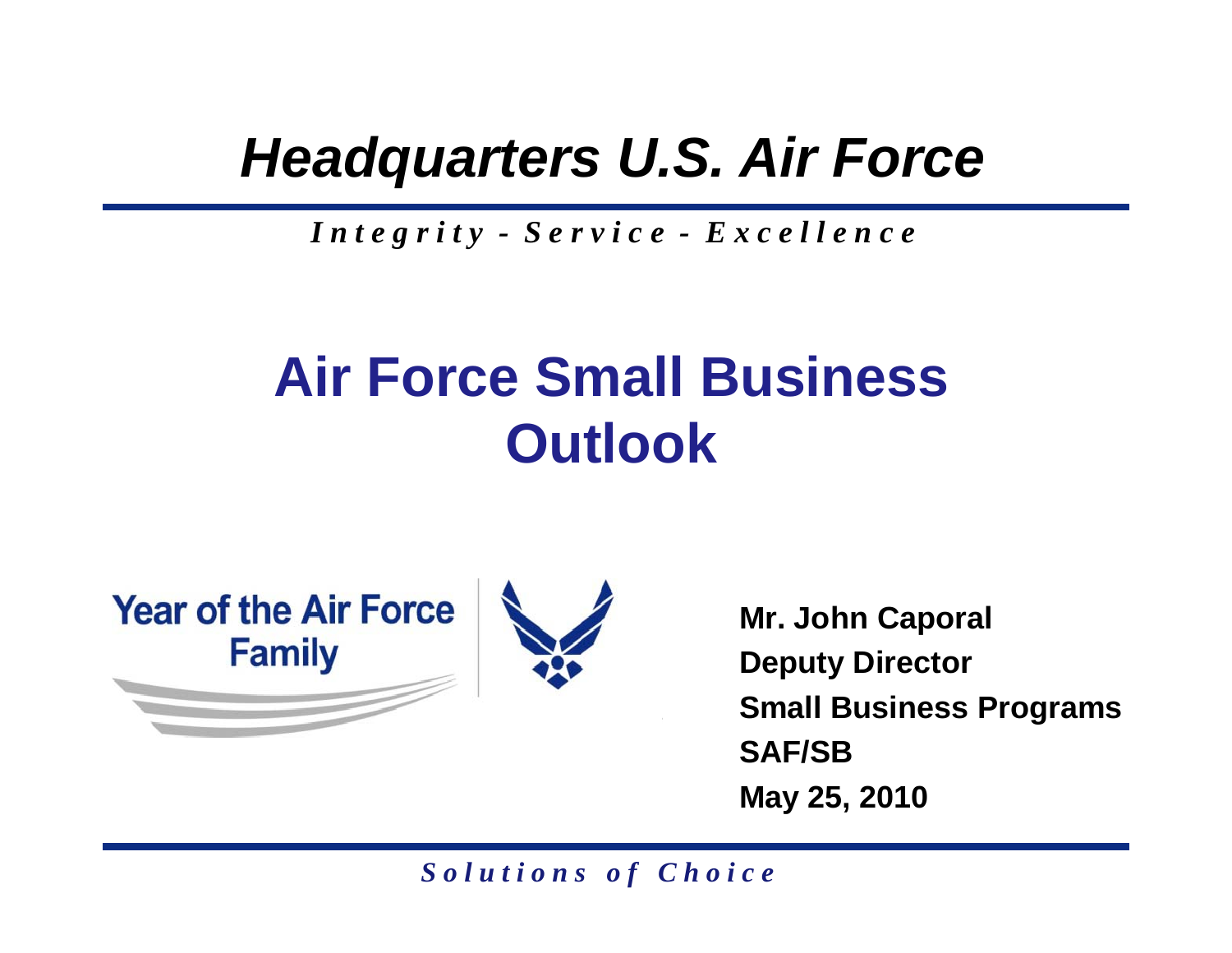



- $\mathcal{L}_{\mathcal{A}}$ **Beyond Goals**
- **F** Success Stories
- **Mentor Protégé**
- **Small Business Data**
- **Major Challenges**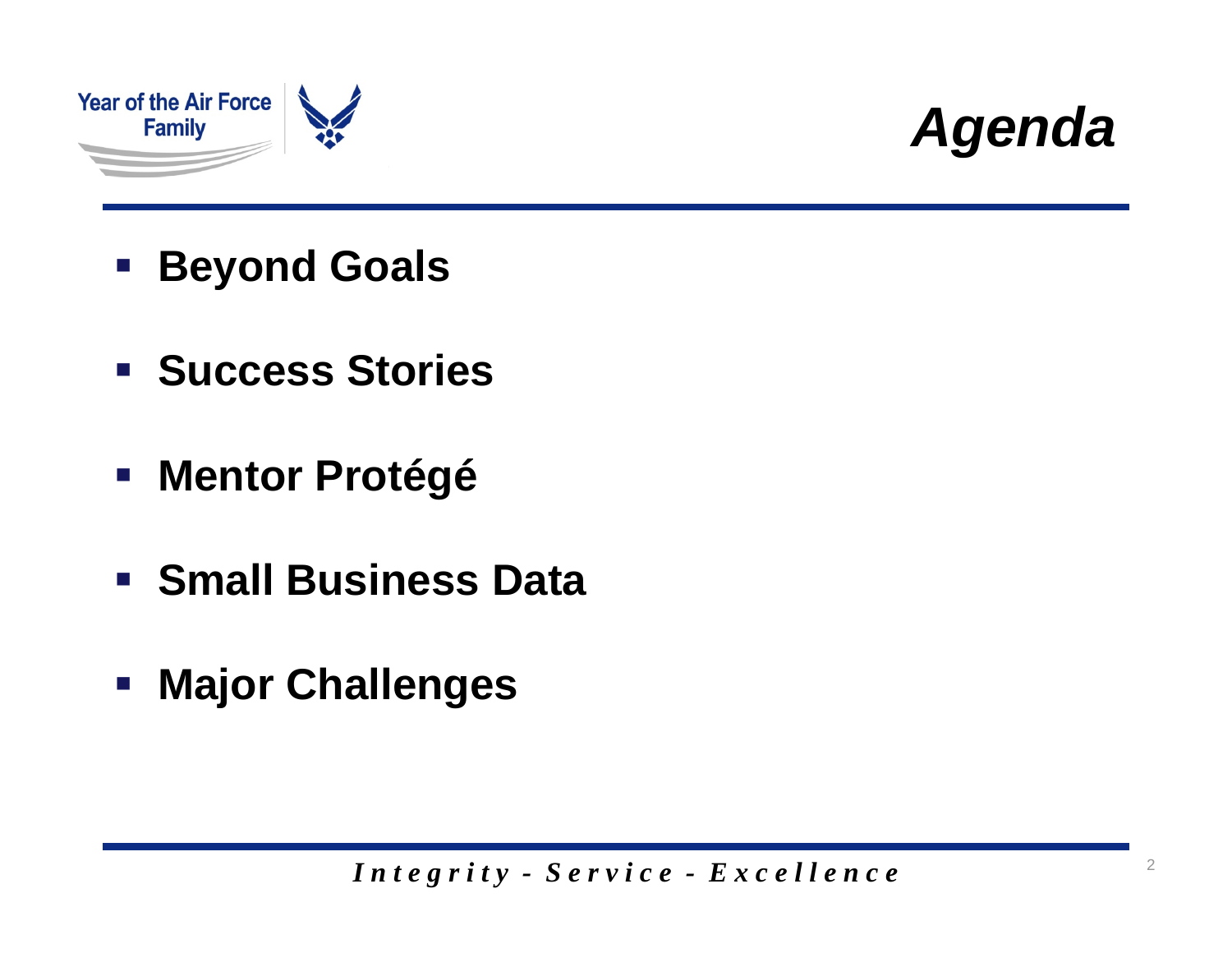



"…these traits make **small businesses** important to the Air Force. Our force thrives on innovation, to include areas like unmanned aircraft and cyber where it is increasingly difficult to keep pace with the breakneck speed of technological advances. Due to their size and narrow focus, <u>small</u> **businesses** can help us stay ahead by quickly adjusting to changing requirements and technologies, oftentimes with a personal touch."

> Michael B. Donley, Secretary of the Air Force *17 November 2009 Air Force Fall Training Conference*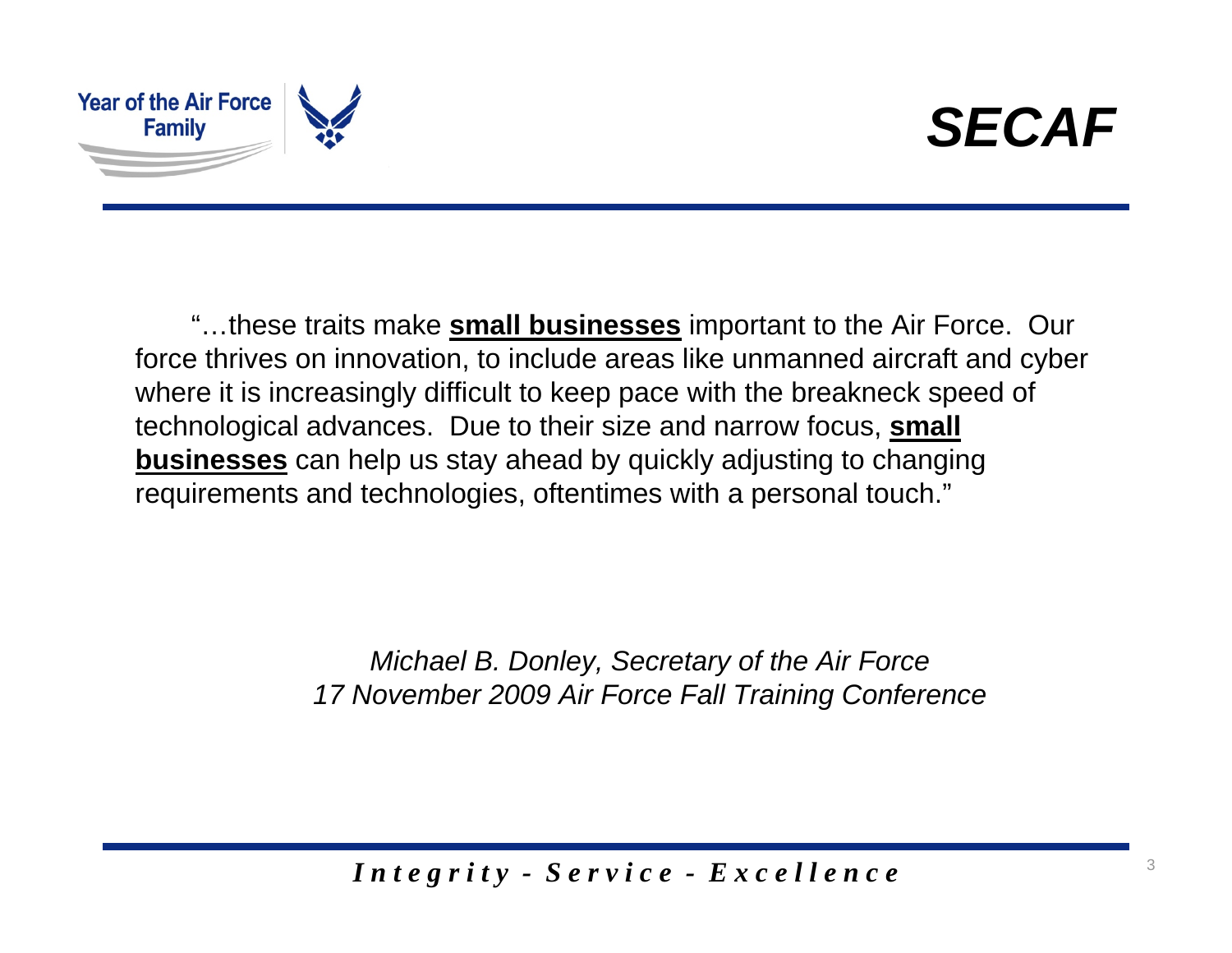

### *Vision and Mission*

#### $\mathbb{R}^3$ **Air Force Small Business Vision**

We will reach *Beyond Goals* to make Small Business the solution of choice to meet the needs of the Air Force mission

#### $\mathcal{C}^{\mathcal{A}}$ **Air Force Small Business Mission**

To create and deliver strate gies that bring innovative, agile and efficient Small Business solutions to the Air Force to fly, fight and win in air, space and cyberspace and it is exemplified through this *Beyond Goals* strategy



#### Innovation - Agility - Efficiency - Economy - Diversity!

*I n t e g r i t y - S e r v i c e - E x c e l l e n c e*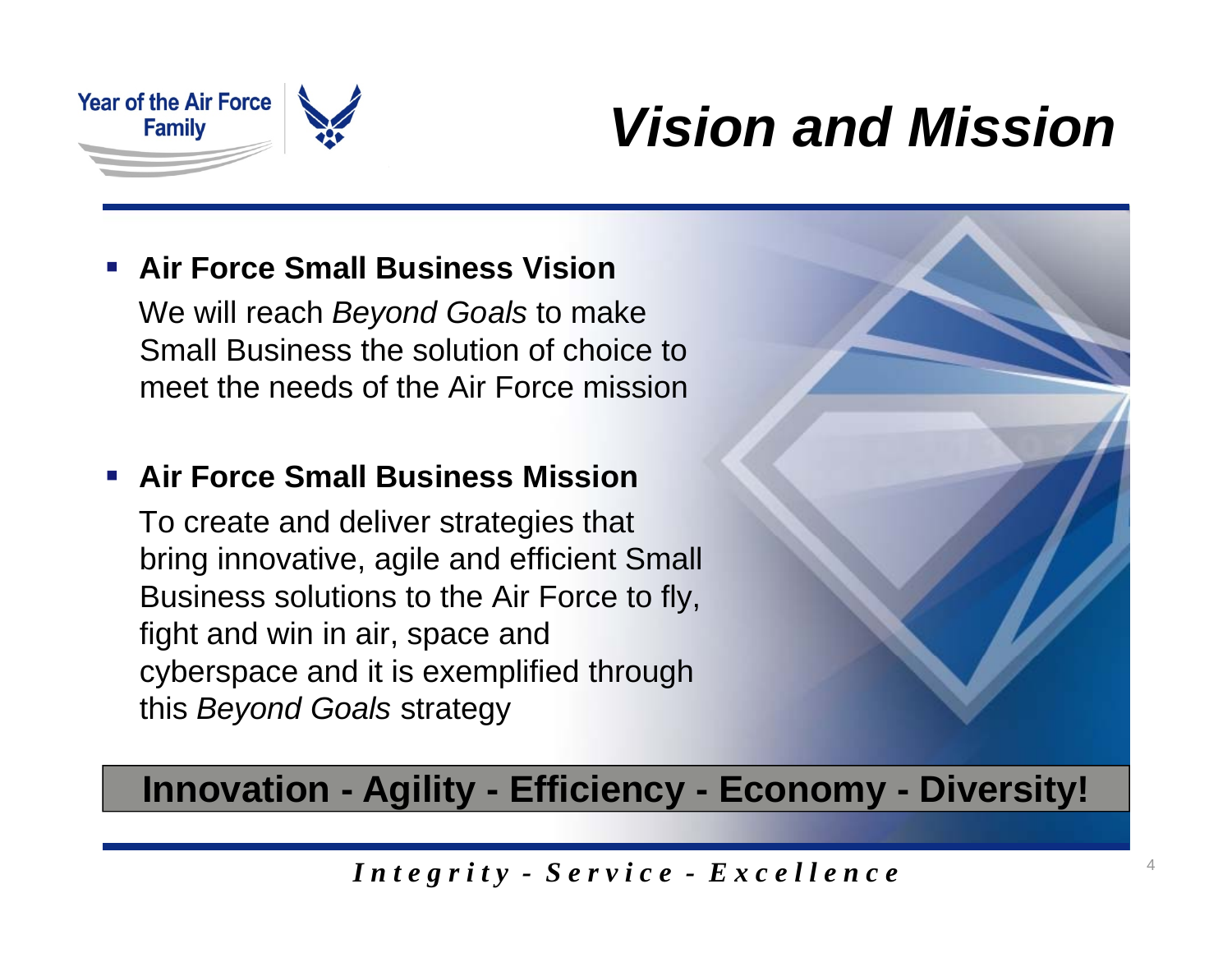

### *Air Force Small Business Strategy*

### **Beyond Goals**

- h. **Brings innovation, agility and efficiency of small businesses to mission of Air Force**
- **Pushes beyond traditional method of measuring success by percentages**
- **Ensures Warfighters' access to comprehensive set of capabilities**

**F S ll B i Ad t From Small Business Advocates… to Advocates for the mission… met with small business solutions!**

#### **Small Business Solutions of Choice!**

*I n t e g r i t y - S e r v i c e - E x c e l l e n c e*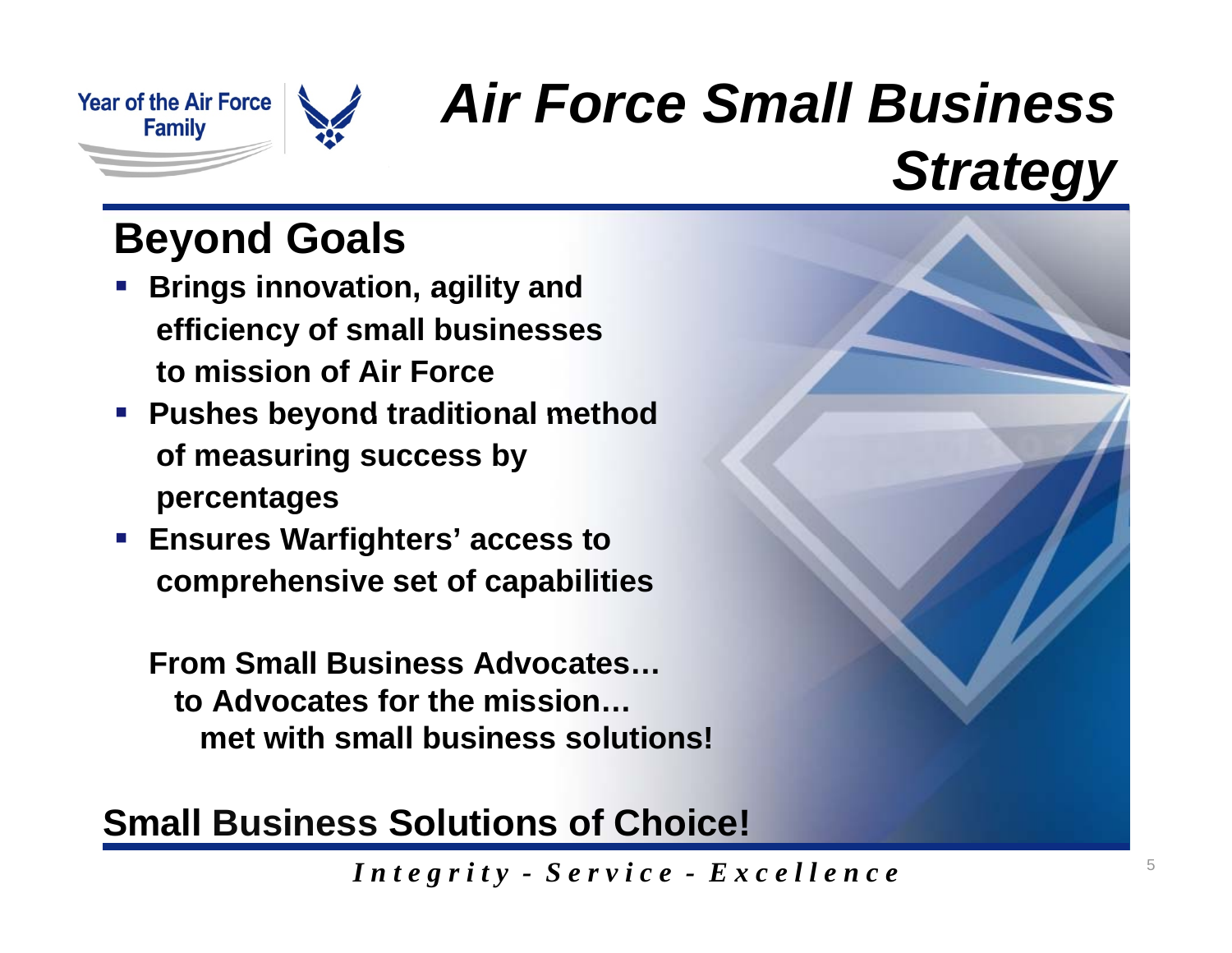

### *% Goals Aren't Enough, They…*

- $\mathcal{L}_{\mathcal{A}}$ **• Are considered the "End" rather than a means**
- $\mathcal{L}_{\mathcal{A}}$ Are a sole measure of merit – Award and forget
- $\mathcal{L}_{\mathcal{A}}$ **-** Don't consider meaningful work
- $\mathcal{L}^{\text{max}}$ Don't consider performance after award
- $\mathcal{L}_{\mathcal{A}}$ May be unobtainable or not enough
- $\mathcal{L}_{\mathcal{A}}$ Inflate small business expectations/conflict
- $\mathcal{L}_{\mathcal{A}}$ Reduce incentive - meet the % = STOP
- • Create a "check-the-block" mindset
- $\mathcal{L}_{\mathcal{A}}$ Fragment small business industrial base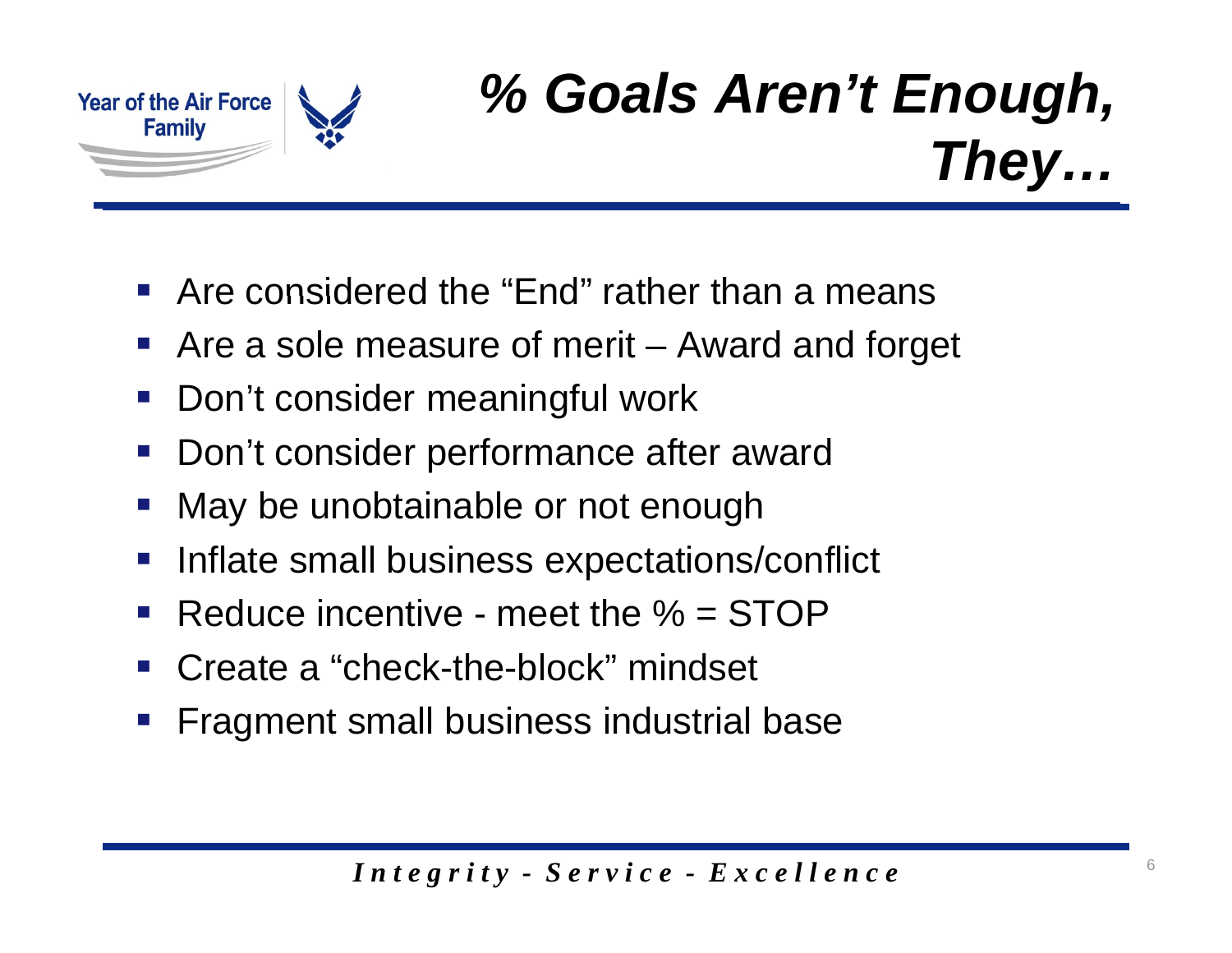

### *Success Story*



#### **8(a) Small Business Provides Valuable S l ti t V i P bl olutions to Vexing Problems**

- **Space & Missile System Center needed** a new Electronic Data Interchange (EDI) system to provide government agencies improved insight into financial data.
- $\blacksquare$ Joint Synergy, an 8(a) small business, provided an expert solution that prevented connectivity issues that were expected to last six months or more.
- $\blacksquare$  Their proactive and innovative solution saved significant costs and improved productivity .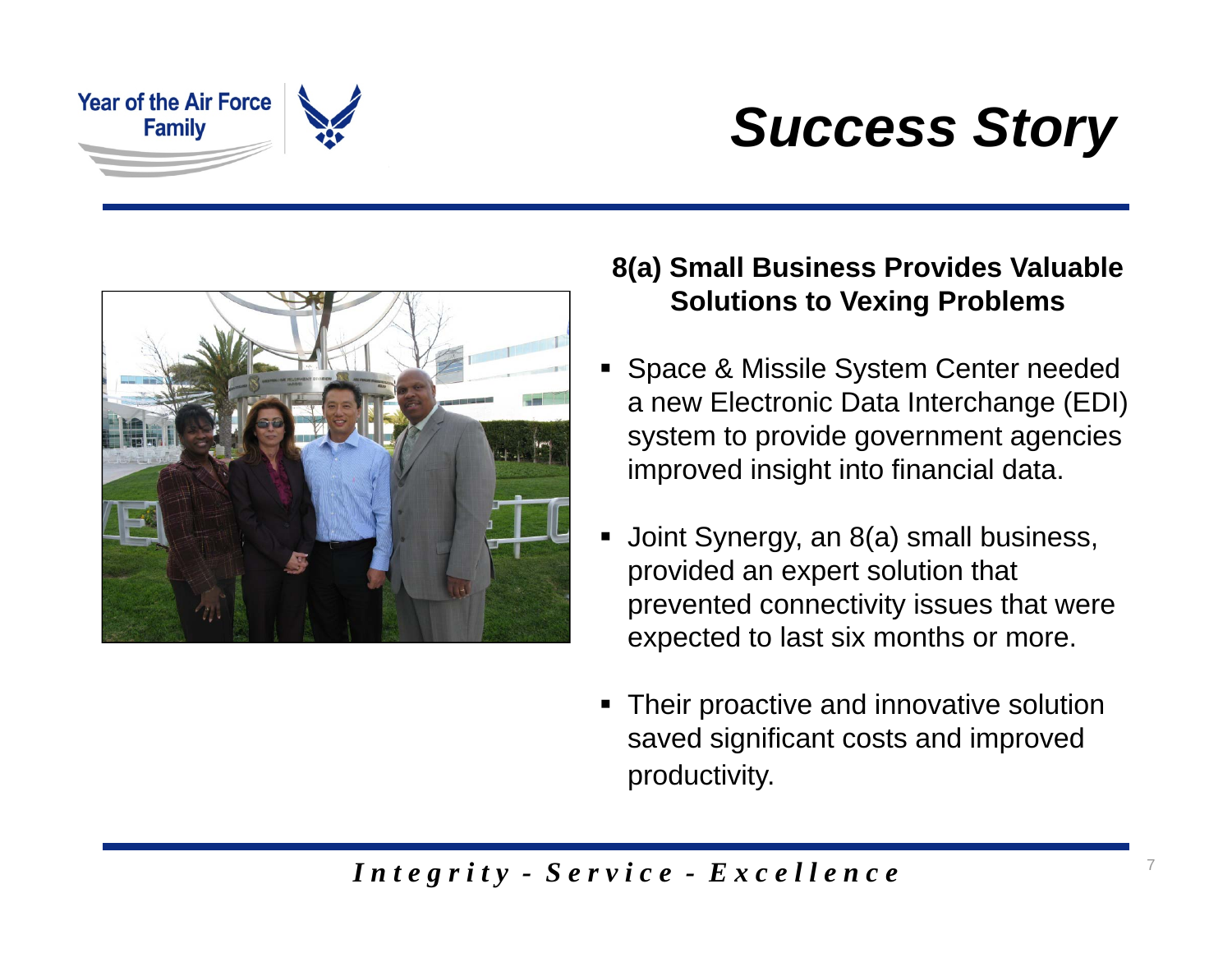

### *Small Business Haiti Support*

- **Shortly following the earthquake that recently devastated Haiti, a small, n** disadvantaged, veteran-owned HUBZone-certified business delivered mission-essential supplies for Air Force relief efforts in record time.
- Palmetto Procurement Company, LLC of Santee, SC, provided the Air Force with parts necessary for wheel loaders on Feb. 12, just three days after receiving the award.

*"Palmetto Procurement's rapid response meant the critical repair parts could be shipped along with the loader and be delivered to Haiti on time"*  **Judith Croxton, Director of Business Operations, Shaw Air Force Base**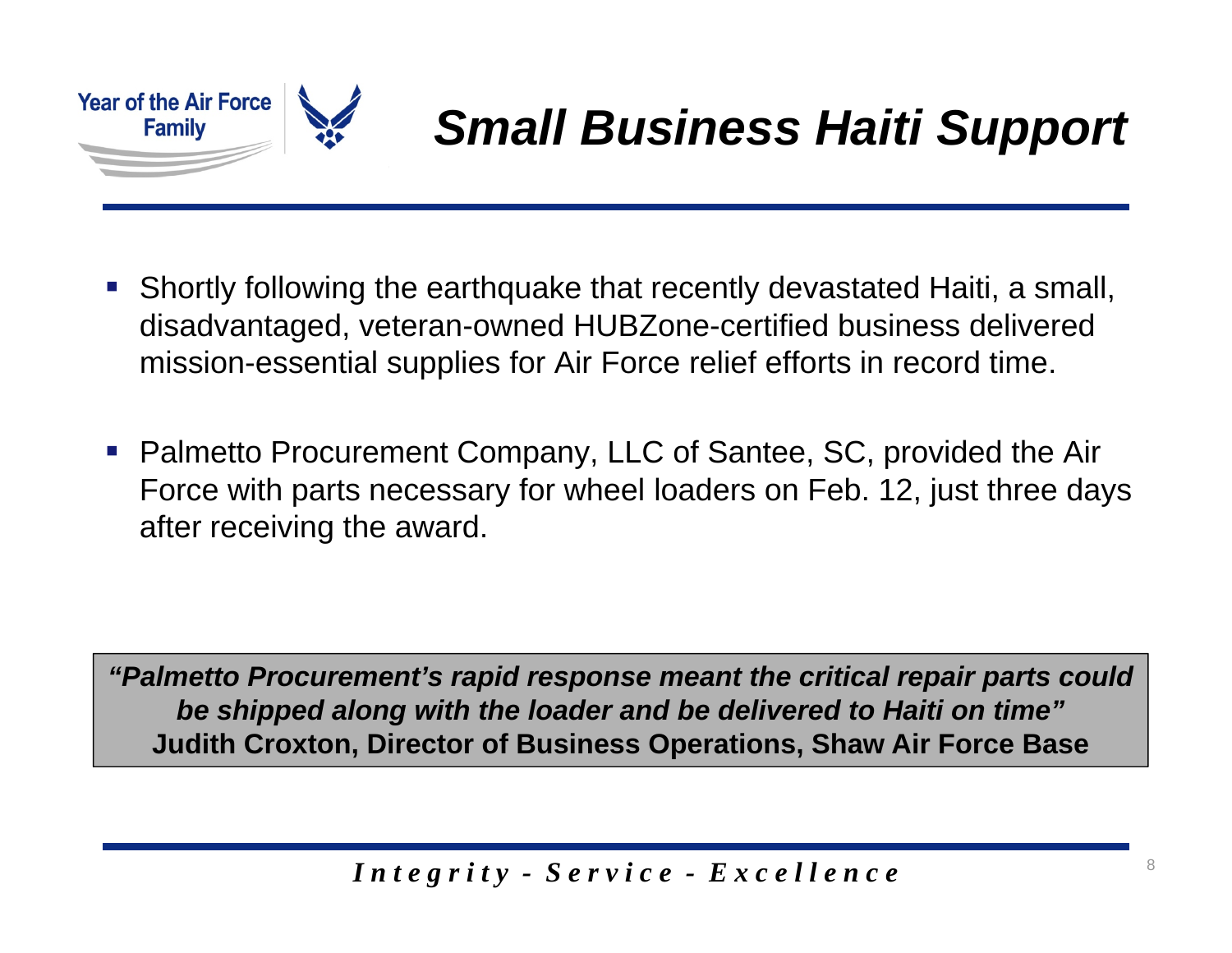

## *AF Mentor Protégé*

- Air Force released FY2010 Mentor Protégé Broad Agency Announcement (BAA) 7 May 2010
- **Air Force is focusing on agreements that have a strong** technical component or focus on innovative state of the art technology transfer in the domains of air, space, and cyberspace
- Air Force Small Mentor Protégé agreements will concentrate on the Air Force Priority Areas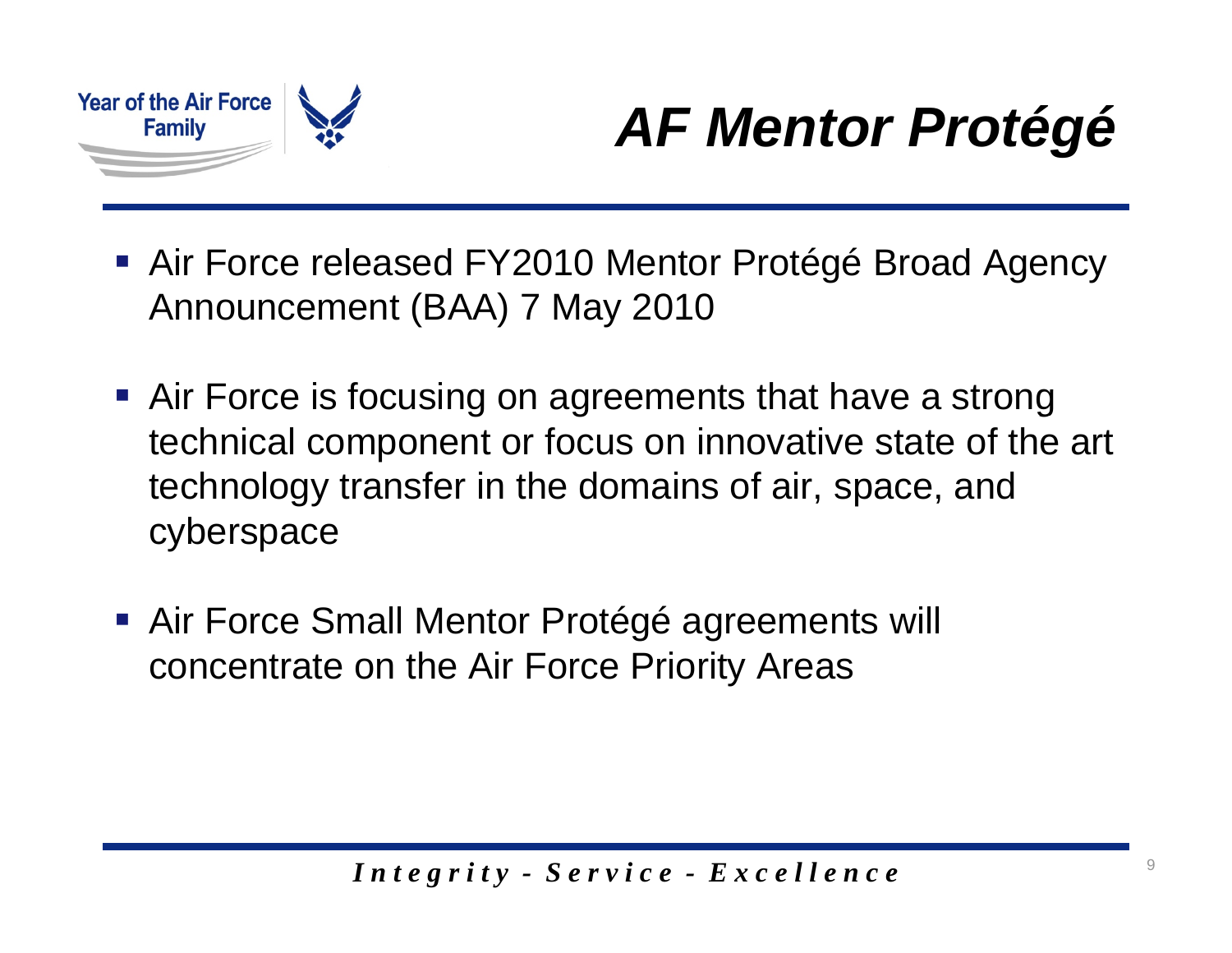

### *Total Dollars Obligated by the Air Force*

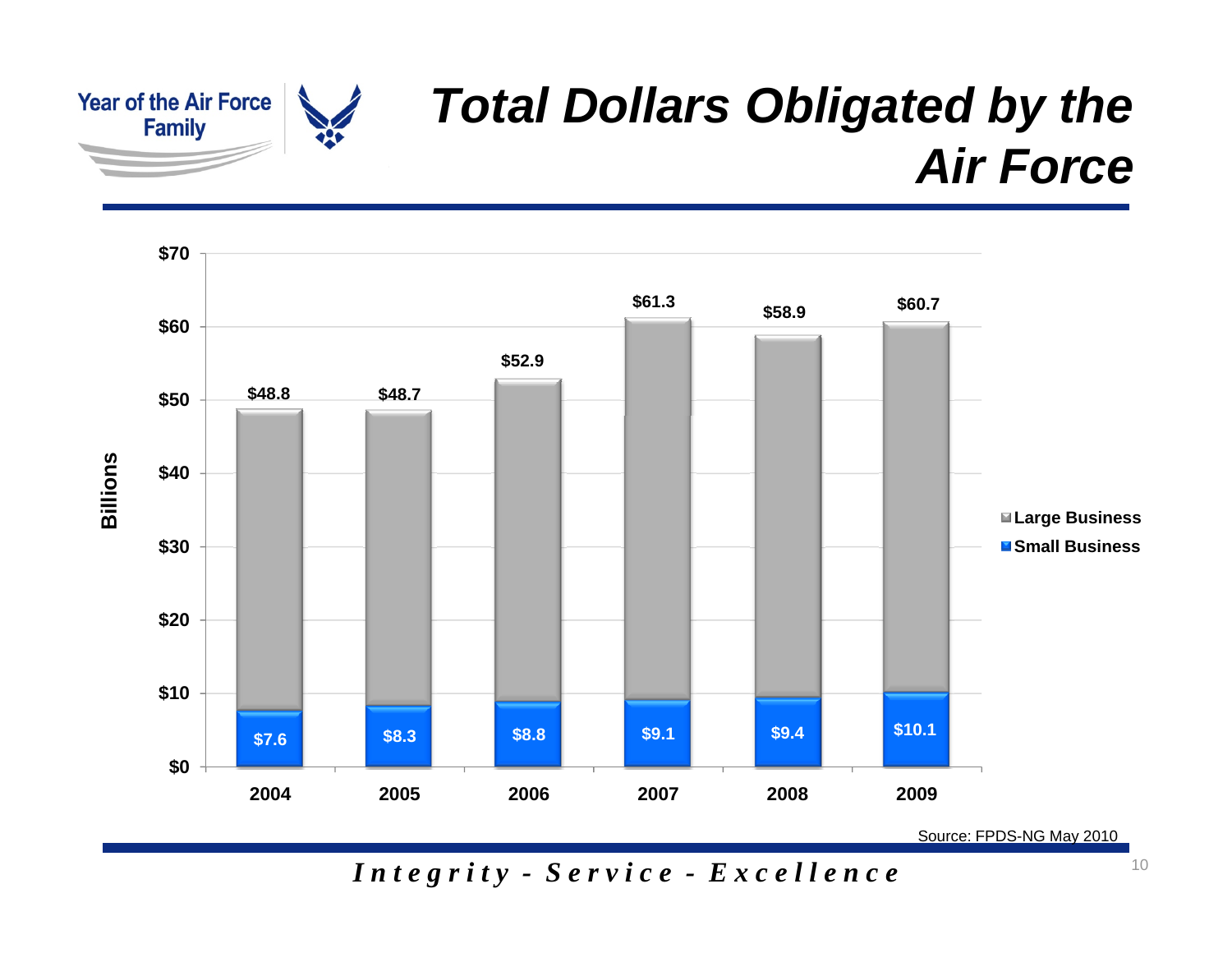

### *Air Force Small Business Performance*



*I n t e g r i t y - S e r v i c e - E x c e l l e n c e*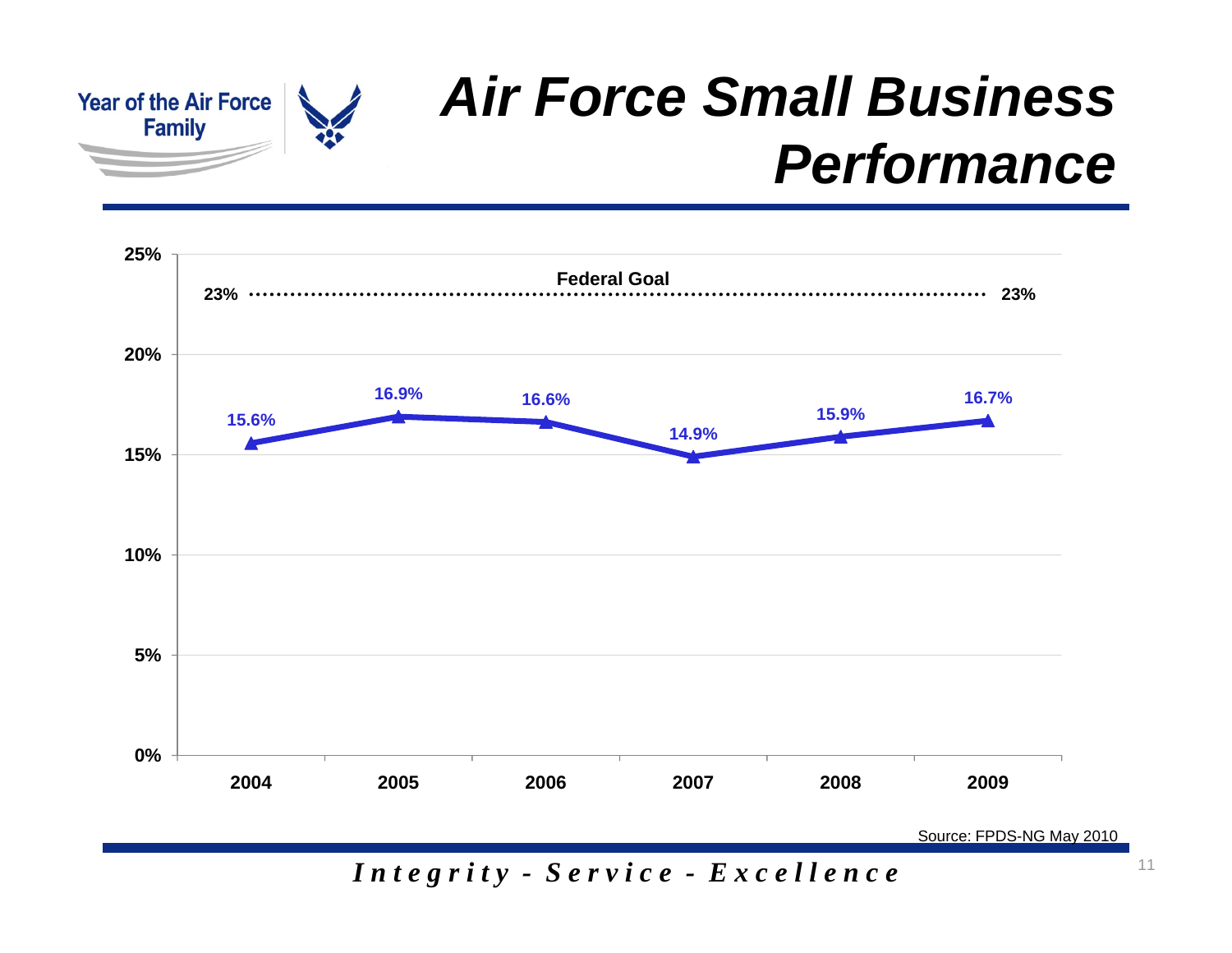**Year of the Air Force Family** 

#### *Number of Prime Contractors*   $\overline{\bullet}$ *performing work for the Air Force*



The total dollars obligated by the Air Force has grown by 24.4% between FY 2005 and FY 2009. Meanwhile, the **number of firms obligated dollars by the Air Force has declined by approximately 11.2% during the same period.** 

**Source: FPDS-NG (Mar 2010) – Number of contractors determined by distinct DUNS Numbers receiving obligations.**

*I n t e g r i t y - S e r v i c e - E x c e l l e n c e*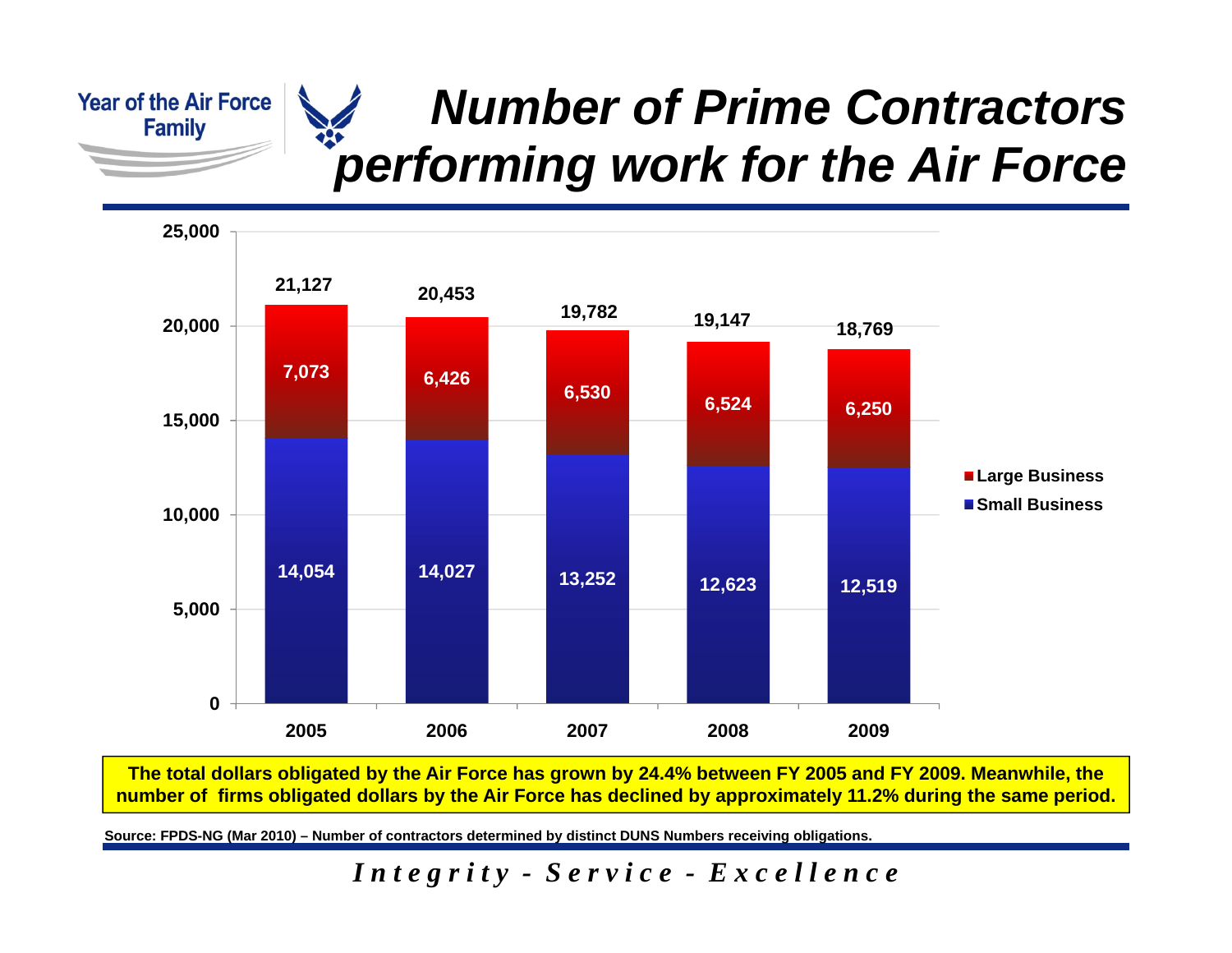

#### *Subcontracted Dollars under the DoD Comprehensive Subcontracting Program*



The total dollars subcontracted by firms in the Comprehensive Subcontracting Program increased by 11.2% **between FY 08 and FY09, however, the amount subcontracted to Small Business actually declined.** 

Source: eSRS/DCMA CSP – 17 May 2010 FY09 data is not finalized

#### *Integrity -*  $S$  *ervice -*  $E$  *x c ellence*<sup>13</sup>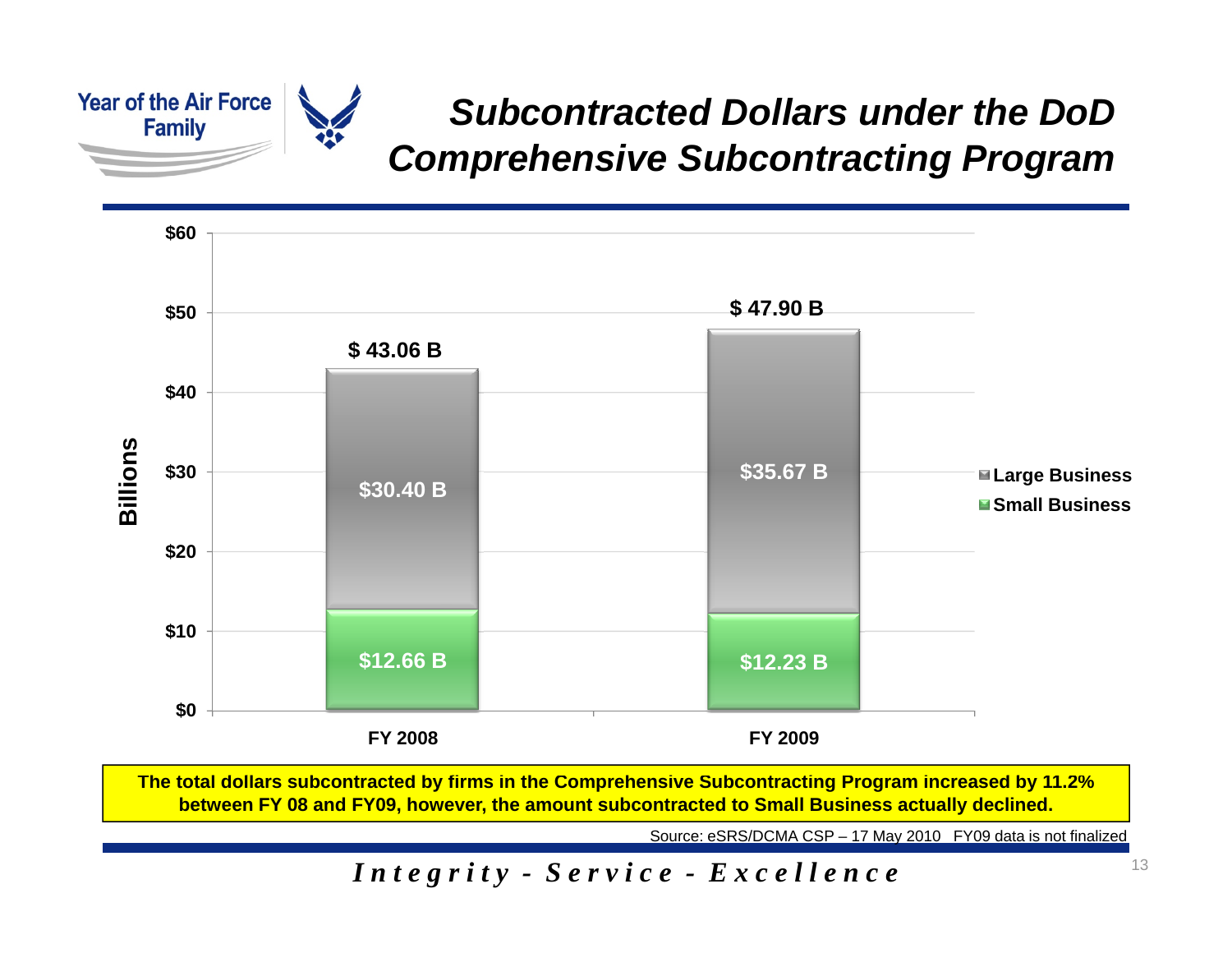

### *FY09 Subcontract dollars awarded under Air Force Contracts ( ) SSRs*

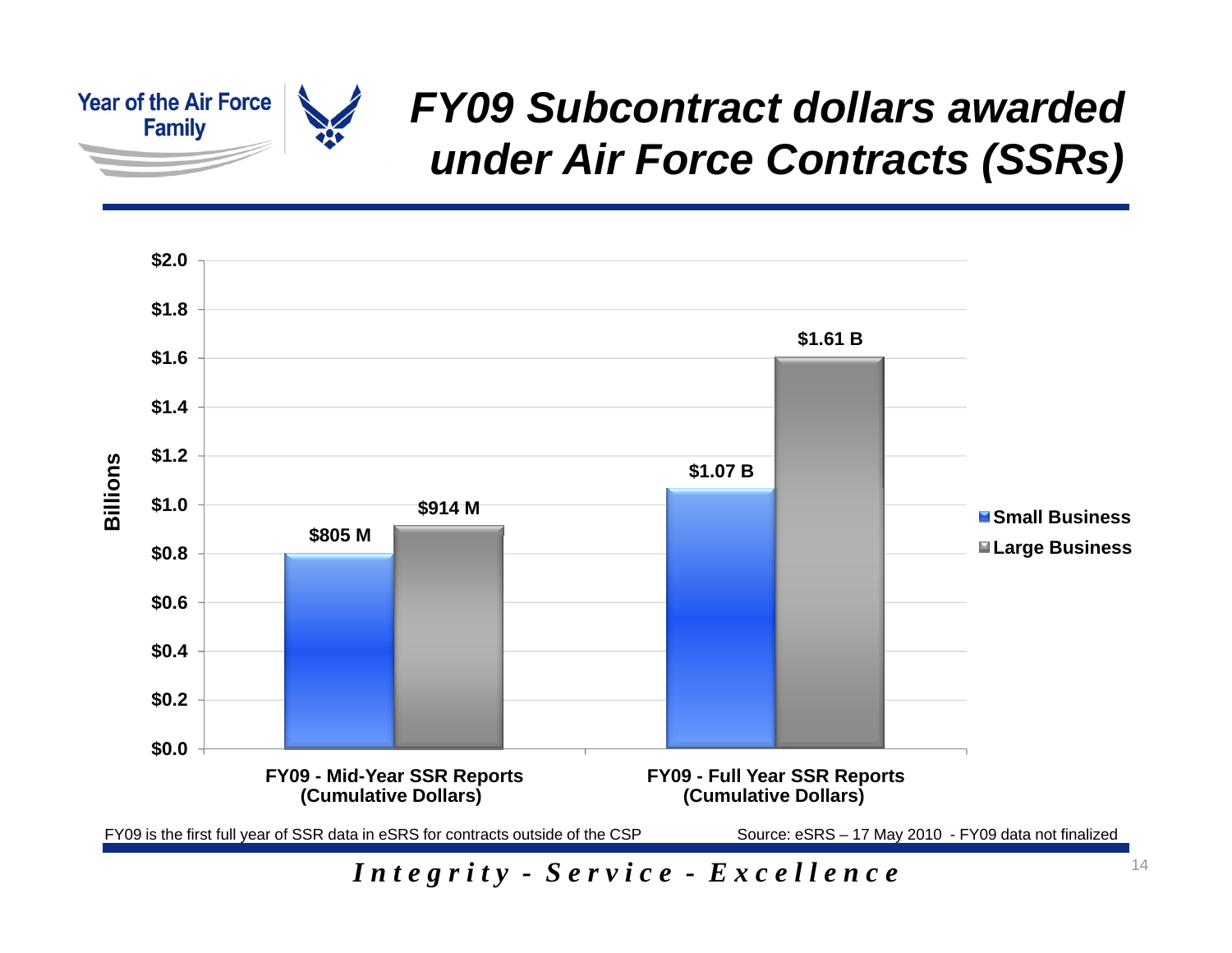

# *Major Challenges*

- Small Business performance trend percentages leveling off
- **Perception that Small Business = high risk**
- **"Insourcing" causing a disproportional impact on Small Business**
- Achieving maximum impact from the recently released Presidential Executive Orders (26 April 2010)
- Subcontracting program is a "check-the-block" program
- Consolidation and bundling (under strategic sourcing):
- Inadequate market research
- **Resource challenges force "simple" sourcing approaches:** 
	- $\frac{1}{2}$ Single acquisitions take fewer resources than multiple acquisitions
	- Small Business Specialists are double and triple-hatted
	- Nearest Task Order contract for consolidated efforts **Small Business Solutions of Choice!**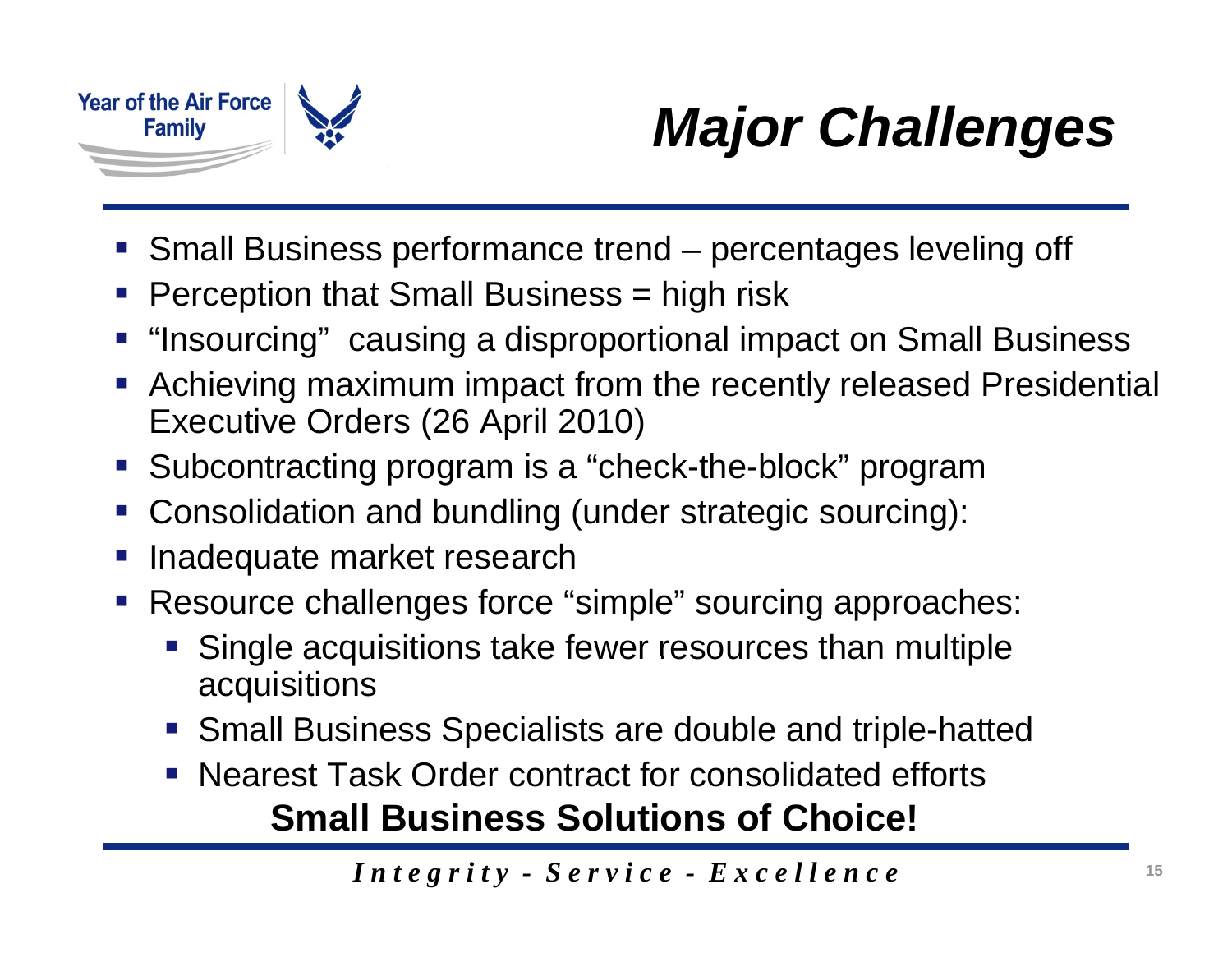

### *www.AirForceSmallBiz.org*

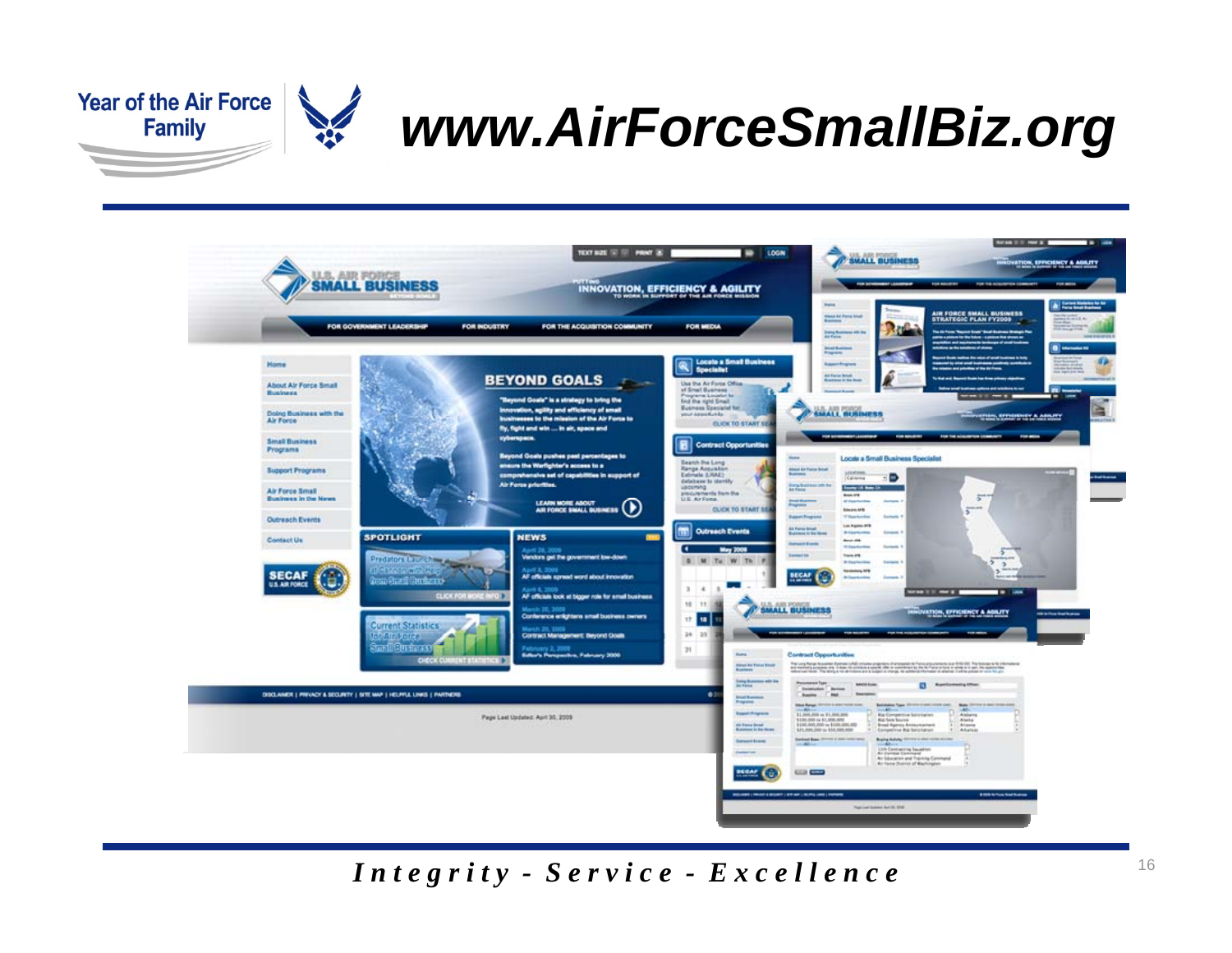### *Small Business—The Future!*



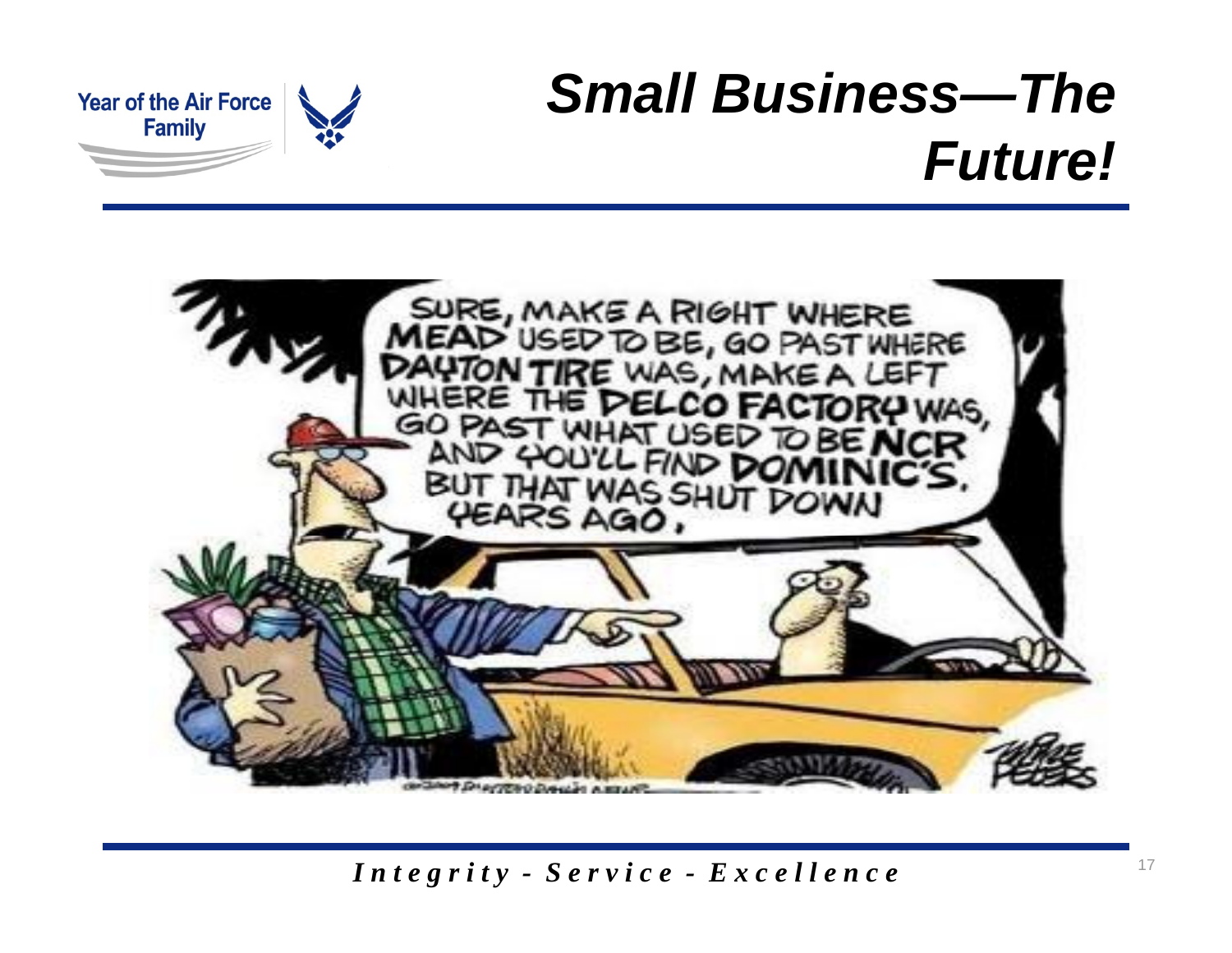

### *Contact Us*

**Office of Small Business Programs**

**SAF/SB**

**1060 Air Force Pentagon**

**Washington DC 20330-1060**

**703-696-1103**

*www.AirForceSmallBiz.org*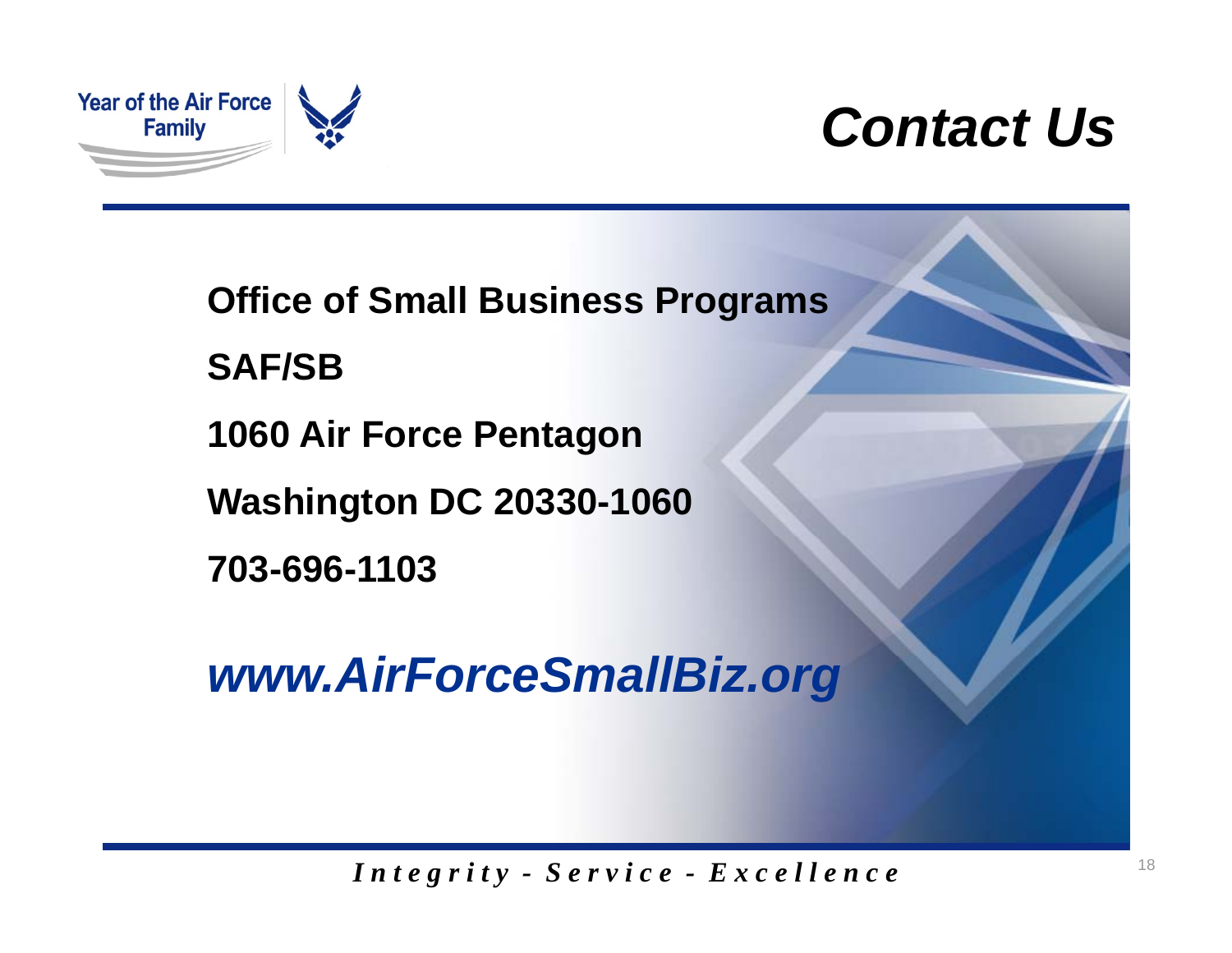

# **Back-up Slides**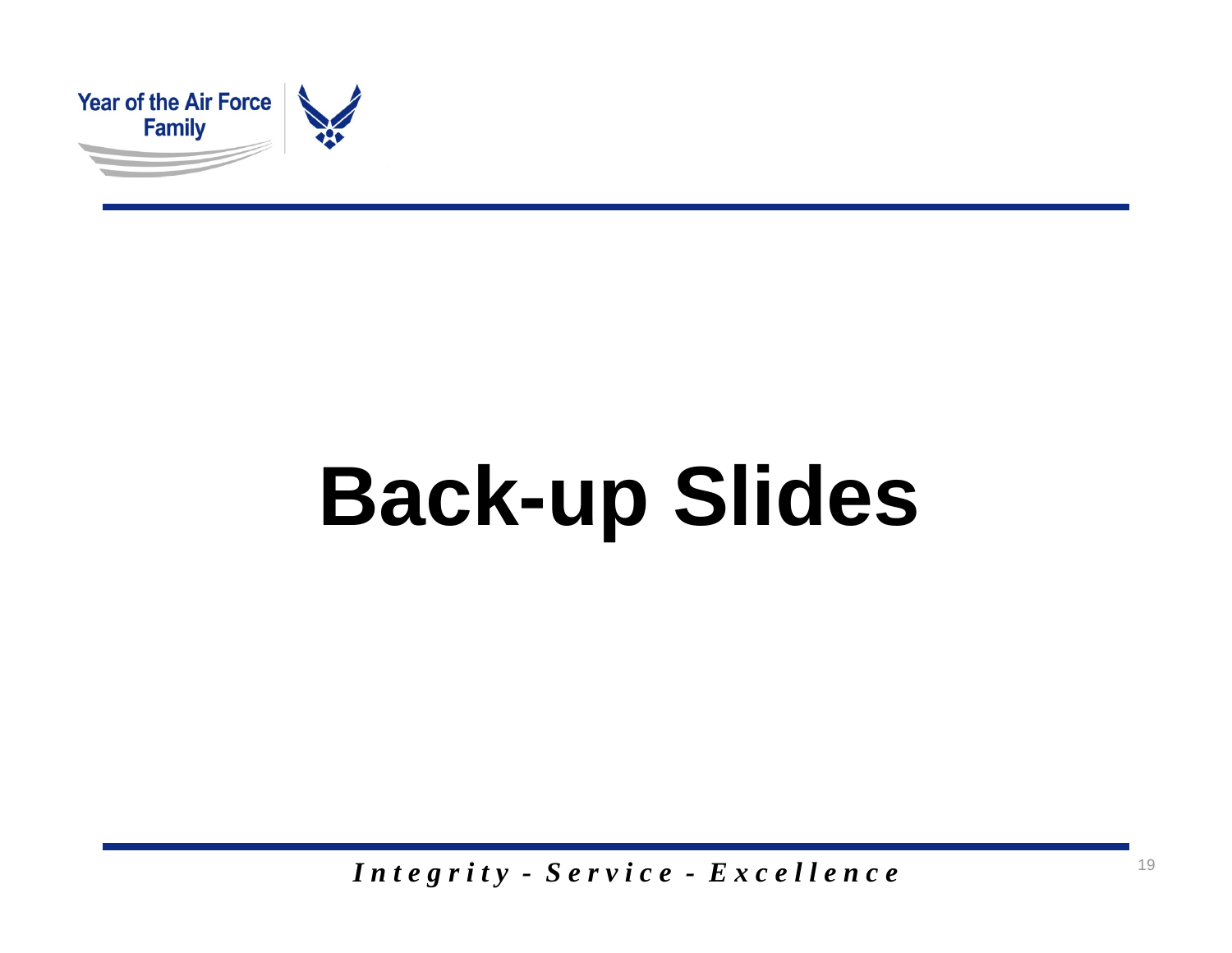

### *Air Force Priorities*

- *Continue to Strengthen the Nuclear Enterprise Enterprise*
- *Partner with the Joint and Coalition Team to Win Today's Fight Today's*
- *Develop and Care for Airmen and their Families*
- $\mathcal{L}_{\mathcal{A}}$  *Modernize our Air and Space Inventories, Organizations & Training*
- $\mathbb{R}^3$ *Recapture Acquisition Excellence*



*I n t e g r i t y - S e r v i c e - E x c e l l e n c e*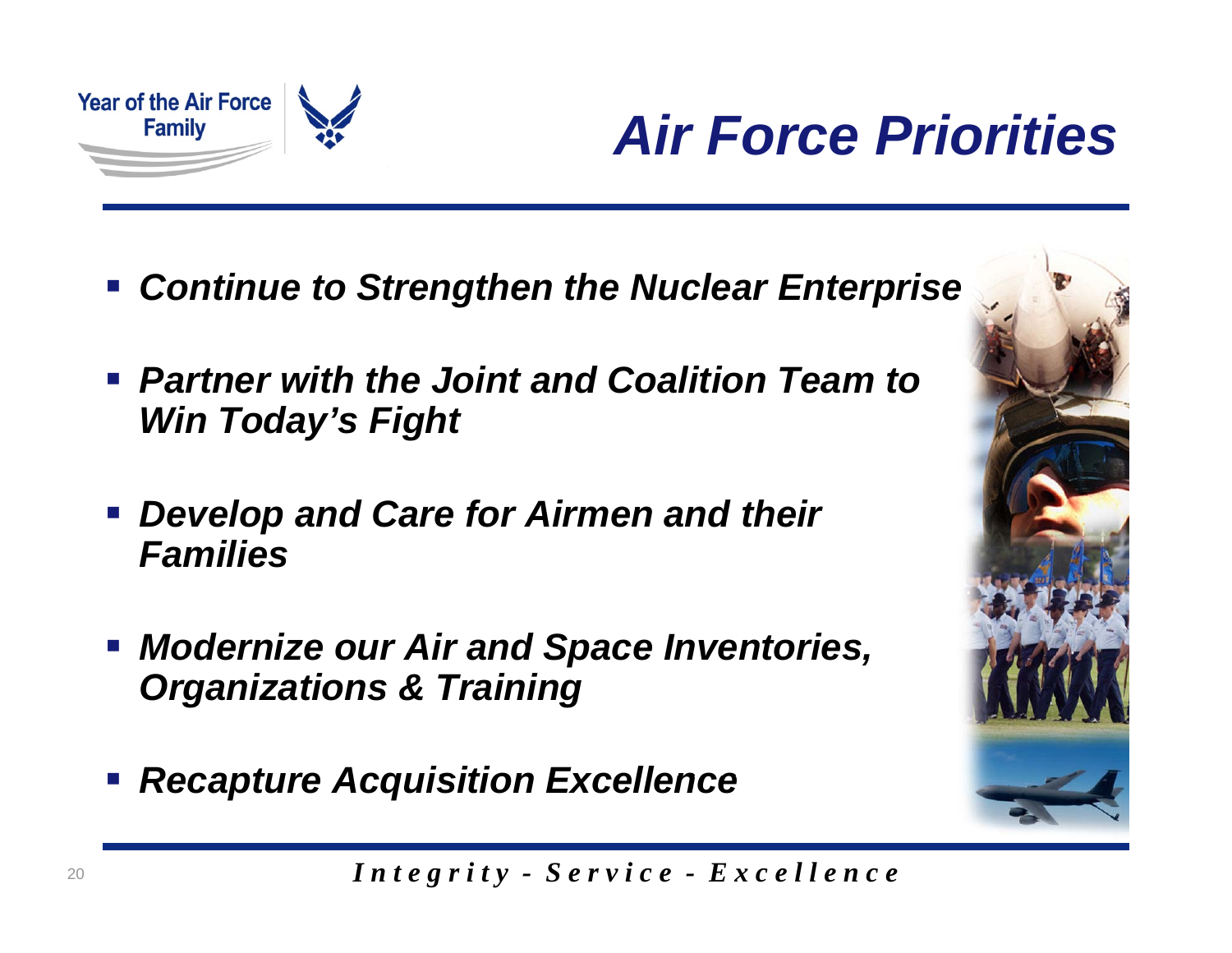

### *Interagency Task Force: Small Business*

THE WHITE HOUSE

Office of the Press Secretary

For Immediate Release

April 26, 2010

April 26, 2010

MEMORANDUM FOR THE HEADS OF EXECUTIVE DEPARTMENTS AND AGENCIES

SUBJECT: Establishing an Interagency Task Force on Federal Contracting Opportunities for Small Businesses

The Federal Government is the world's largest purchaser of goods and services, with purchases totaling over \$500 billion per year. The American Recovery and Reinvestment Act of 2009 (Recovery Act) and other national investments are providing new opportunities for small businesses to compete for Federal contracts, and it is critical that these investments tap into the talents and skills of a broad cross-section of American business and industry. Small businesses must be able to participate in the Nation's economic recovery, including businesses owned by women, minorities, socially and economically disadvantaged individuals, and service-disabled veterans of our Armed Forces. These businesses should be able to compete and participate effectively in Federal contracts.